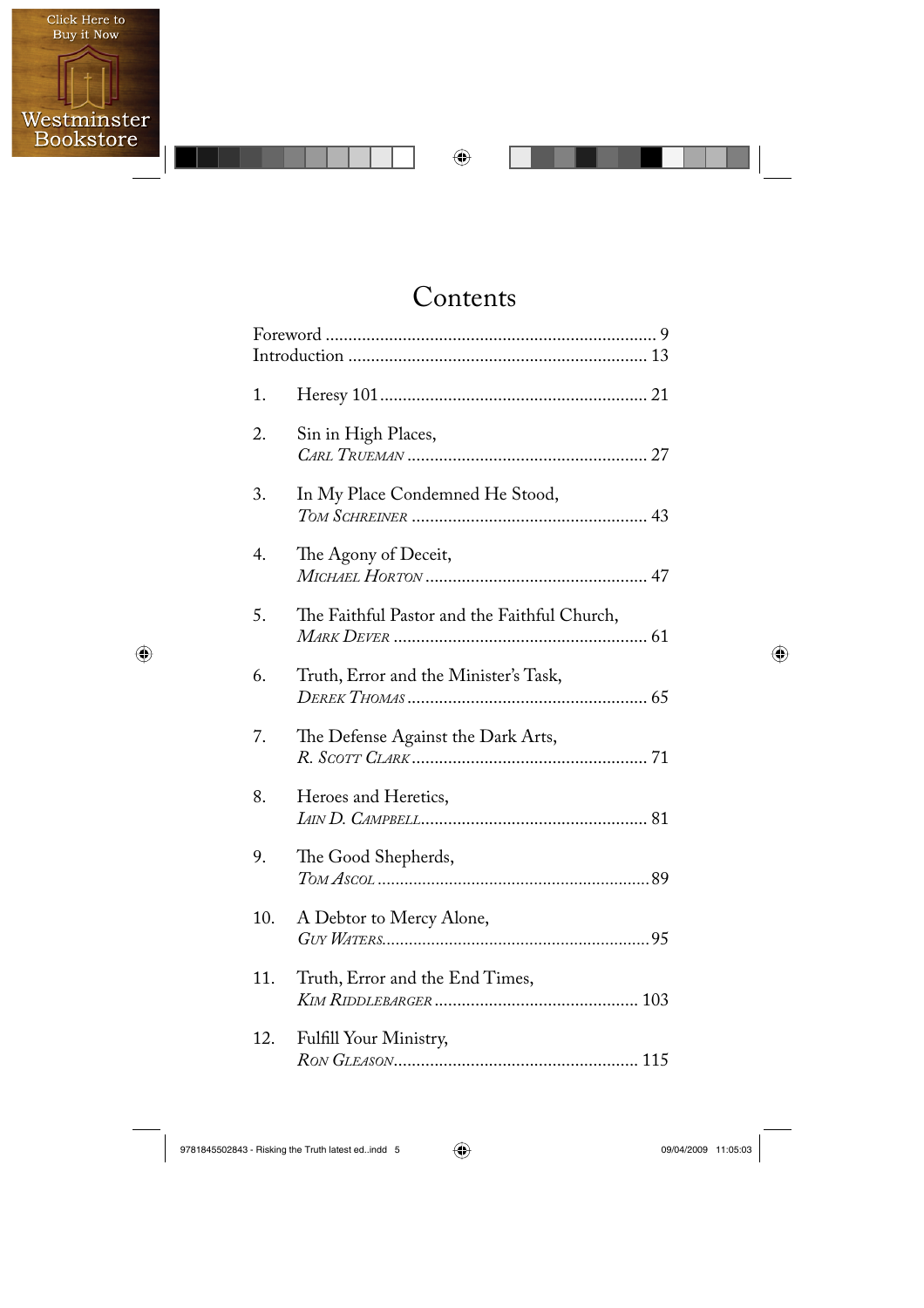| 13. | The Fight of Faith,      |  | 123 |
|-----|--------------------------|--|-----|
| 14. | Raising the Foundations, |  |     |
|     |                          |  | 135 |

. . .

U.

 $\bigoplus$ 

| 15. | Teaching the Whole Counsel of God,           |
|-----|----------------------------------------------|
| 16. | Present Issues from a Long Term Perspective, |
| 17. | Ministry Among Sheep and Wolves,             |
| 18. | Error and the Church,                        |
| 19. | Will the Church Stand or Fall?               |
| 20. | The Annihilation of Hell,                    |
| 21. | The Word of Truth,                           |
| 22. | Being Against Heresies Is Not Enough 233     |
| 23. |                                              |

9781845502843 - Risking the Truth latest ed..indd 6 781845502843 - 781845502843 09/04/2009 11:05:03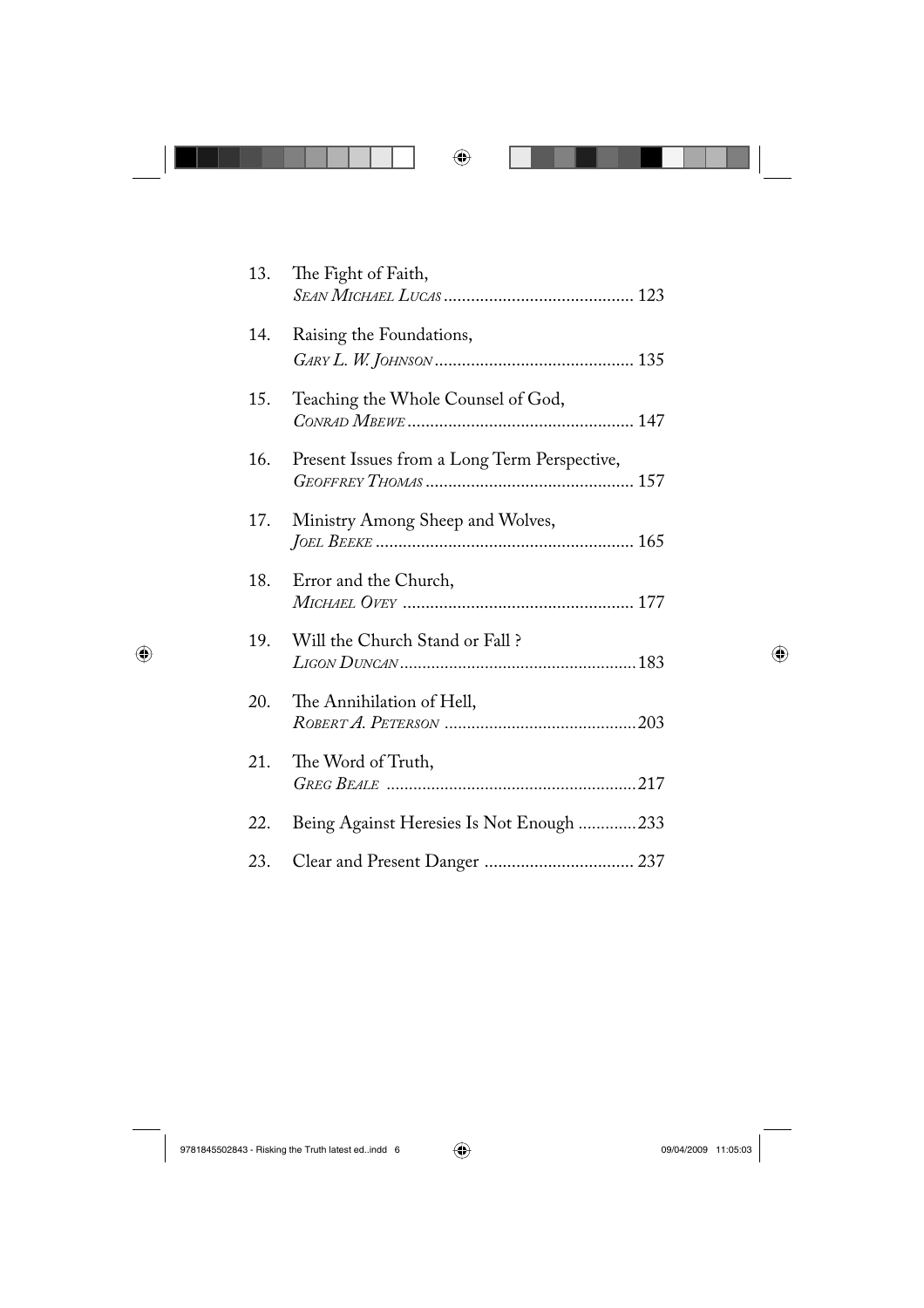

## CHAPTER TWO

## *SIN IN HIGH PLACES*

## *An Interview with Carl R. Trueman*

Carl R. Trueman is Professor of Historical Theology and Church History at Westminster Theological Seminary, Philadelphia, Pennsylvania. He is the author of *The Wages of Spin*, *Minority Report*, and *John Owen: Reformed Catholic, Renaissance Man.*

**MARTIN DOWNES:** As you reflect back on your student years and involvement in conservative evangelical organizations in the UK, were there men who started out with evangelical convictions who later moved away from the gospel? How did you cope with that?

CARL R. TRUEMAN: I always find it hard to speak or to write about such things. It is sad to see friends fall. Of course, I have known a few such figures; and, Martin, we have both worked together enough in the past to share a number of friends who are now nowhere in terms of orthodoxy and their Christian walk. In my experience, such friends and acquaintances have fallen into two broad categories. There are those who fell into serious immorality, homosexuality, adultery, bitterness of

⊕

 $\bigoplus$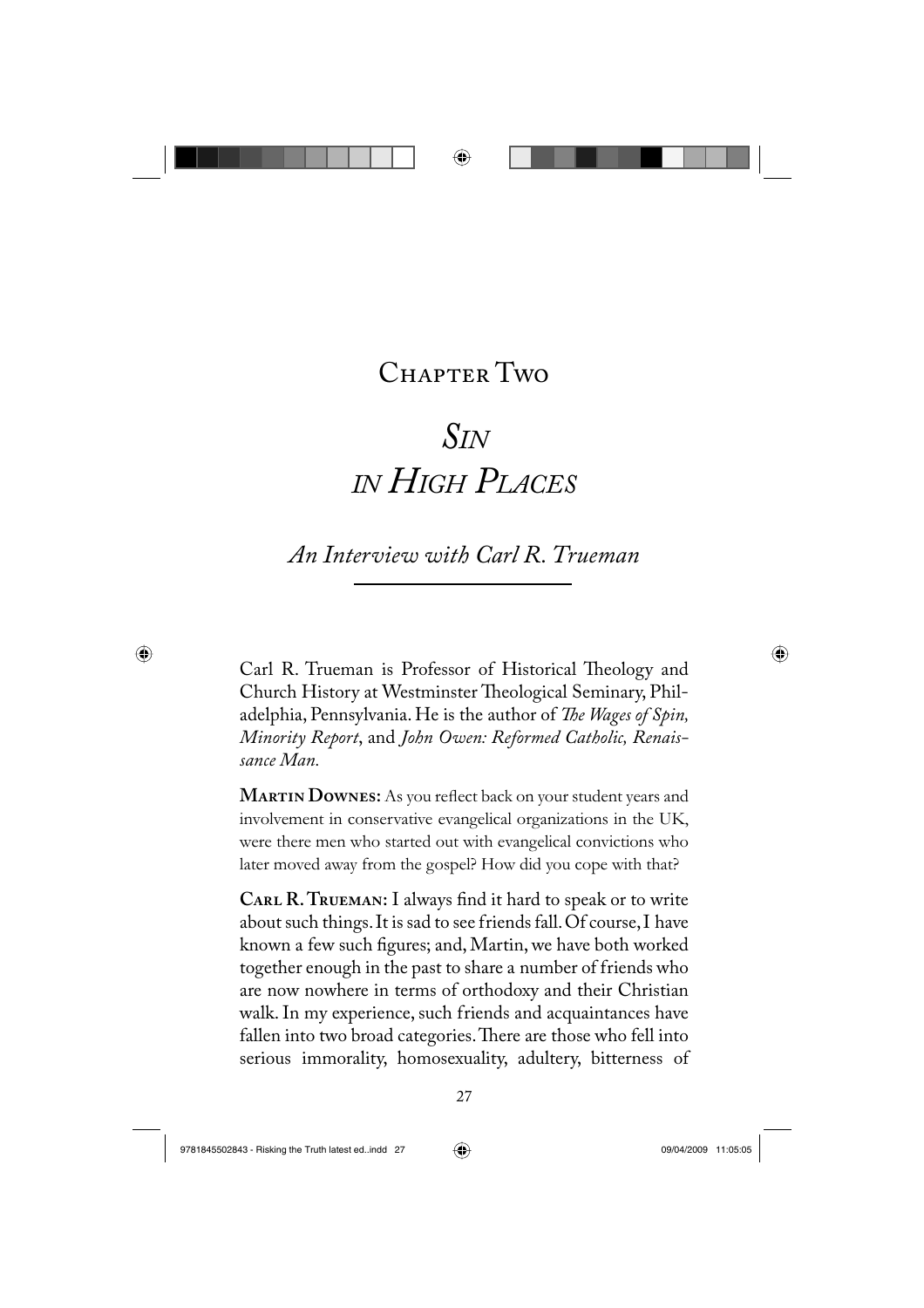

*<sup>•</sup> Risking the Truth •*

⊕

spirit, etc., and whose views seemed to shift almost as a result of the practical moral move, a way of getting out from under the demands of truth. Then there are a few who really do seem to be driven by intellectual crises and problems.

How have I coped? The fall of a friend or a respected mentor is hard to stomach; but there are a number of things which help us to understand these tragedies. I have a high view of human sin. I know that, left to themselves and placed in the perfect storm of circumstances, anyone is capable of anything. Remembering this basic fact means that, though we can be disappointed and surprised by individual falls, we should not see them as failures of the gospel but failures of sinful human nature. It is what I jokingly call Zen-Calvinism: once you are enlightened about and understand the universal power of sin, you can never be wrong-footed by the fall of another. Further, it should also prevent us from standing in pharisaic judgment on such friends. Sin needs rebuking and, if necessary, church discipline; but we do this in a spirit of love to God and out of a desire to see the fallen one restored.

I must say, I do feel great personal sadness and some responsibility when I think of particular friends who have fallen and not, so far, returned to the church. It is always sobering to ask ourselves if we have failed as Christian friends in such circumstances: could we have been more available? Should we have intervened at an earlier stage when we saw the start of a self-destructive path? Why were we not the kind of people to whom our friends were able to turn with their struggles and doubts? Did we preach the gospel to our friends as we should have done? There are names I won't mention of friends who have fallen and who will always lie somewhat heavy on my conscience. Of course, everyone must take responsibility for their own actions and thoughts, but such questions are helpful in preventing selfrighteous smugness relative to the failings of others.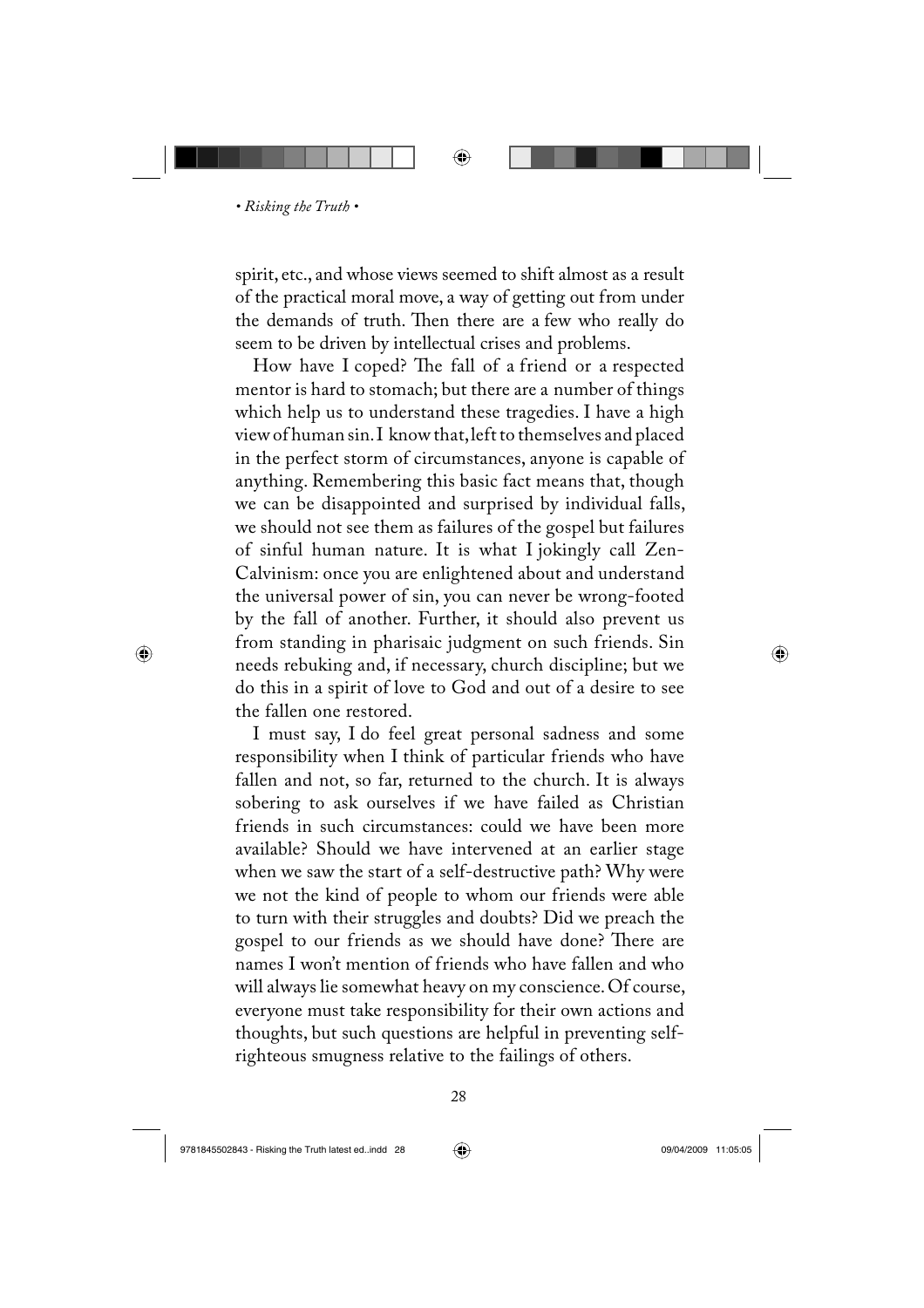

 $\bigoplus$ 



**Downes:** Have you ever been drawn toward any views or movements that time has shown to have been unhelpful or even dangerous theologically?

◈

TRUEMAN: I dallied briefly with Barthianism and then with Berkouwer's theology in the late 1980s. Studying at the University of Aberdeen, I found the dominant theology to be Barthianism refracted through the writings of the Torrance brothers. Berkouwer's *The Triumph of Grace in the Theology of Karl Barth* was helpful in giving me a critical handle on Barth and helping to free me from that particular dead-end; and his *Studies in Dogmatics* also gave me an appreciation for doing theology in a self-consciously historical manner. However, as my knowledge of confessional Reformed Orthodoxy developed in the early 1990s, through reading widely in the primary texts and the relevant secondary literature, and as I came to grips with the wider sweep of Western theology as I had to teach courses on medieval thought and on Thomas Aquinas at the University of Nottingham, I began to see how Berkouwer too had absorbed a lot of Barth and how this distorted his reception of theological tradition. At that point, I started to develop a much more carefully worked out confessional theology.

In practice, the theologies of Barth and Berkouwer have really proved sterile as ecclesiastical programs. The best one can say is that they failed to stop the collapse of vital church life in Scotland, Germany, Switzerland, and the Netherlands. For all of their criticisms of the 'static' God of orthodoxy, Barthian preaching is, in my experience, sterile and dull, and fails miserably to confront listeners with the God of the Bible. I personally know of no church which has really grown through Barthian preaching.

So I would summarize by saying that I am very grateful to Barth and Berkouwer for directing me to serious dogmatics, for fuelling my interest in theology and doctrinal history, and for raising big and important questions in my mind; and

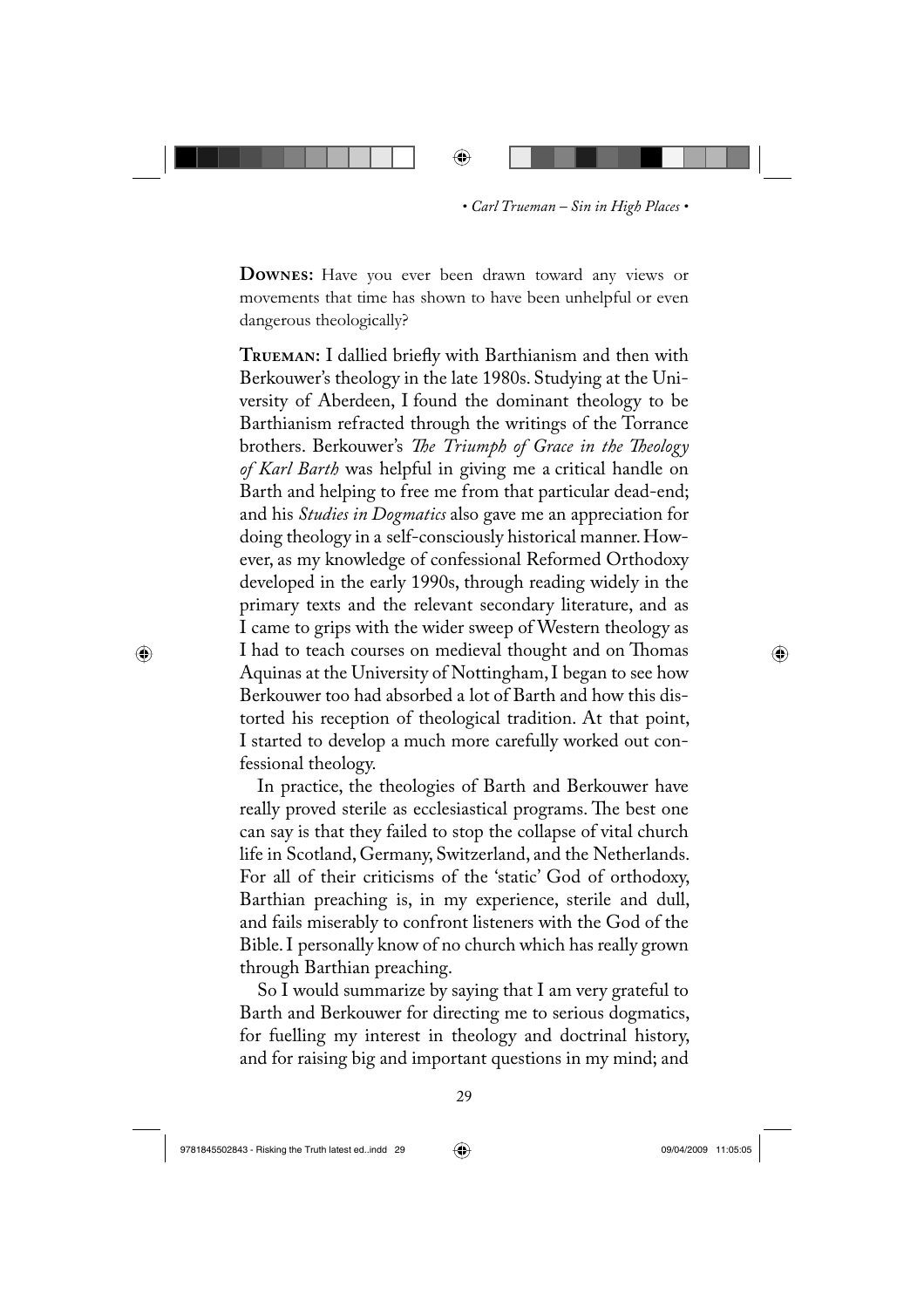

⊕

I still enjoy reading them on occasion for the tremendous intellectual stimulation and challenge they provide; but I have ultimately found little of any real use, theological or practical, in the actual content of their theologies.

**Downes:** How should a minister keep his heart, mind and will from theological error?

**TRUEMAN:** No magic bullet here. The minister needs a good theological education, and then needs to maintain the basic disciplines of the Christian life – prayer and Bible reading, love to God and to neighbor. Of course, the minister does not sit under the preaching of the Word week by week, so accountability is even more of a problem for him than for others in the congregation. Presbyterianism has a structure of ministerial accountability in its church courts, but these are often impersonal and rather procedural gatherings. Even the Presbyterian minister still needs to make himself selfconsciously accountable to others, a small group of one or more intimates.

One of the secrets of great leadership in any walk of life is to place those close to you who are not simply yes-men but who are prepared to be honest with you when they see you making a mistake. This is absolutely critical in the church: having true friends who speak the truth in love is vital.

I think of church leaders who simply became such objects of adulation by their people and by the wider evangelical world that, when they fell, it was clear that they had simply come to be regarded as too big to be held accountable. Nobody dared call them to account; nobody ever even suspected they needed to be held to account. I can think of others who simply started to believe their own propaganda and saw any and every criticism as a personal attack. Such people were disasters waiting to happen; and their problem was that they lost sight of the basics of the Christian life and made themselves accountable to no one. And I am always amazed at the cronies such people manage to gather around themselves: there is always someone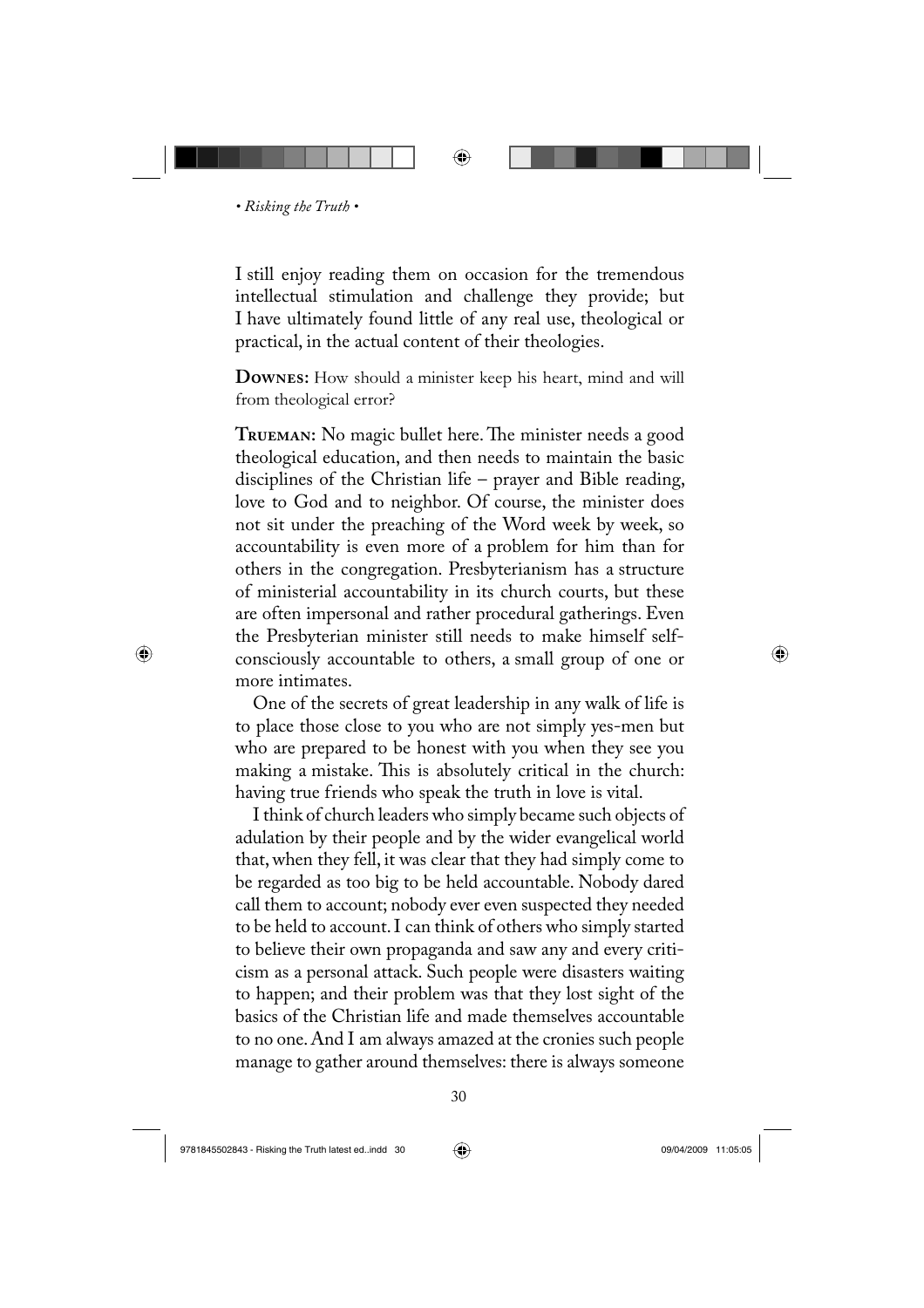

willing to stroke the ego of such types, to tell them how wonderful they are whatever shenanigans they get up to; yet a true friend knows the necessity of speaking the truth out of love in all circumstances.

**Downes:** What signs of potential doctrinal drift and danger do you need to keep an eye out for in ministerial students?

**Trueman:** I am increasingly convinced that pride is the root of problems among students. I was convicted recently by a minister friend quoting to me 1 Timothy 1:5-7 (esv):

The aim of our charge is love that issues from a pure heart and a good conscience and a sincere faith. Certain persons, by swerving from these, have wandered away into vain discussion, desiring to be teachers of the law, without understanding either what they are saying or the things about which they make confident assertions.

My friend made two observations about this passage. First, the drift into dubious theological discussion is here described as moral in origin: these characters have swerved from a pure heart, a good conscience, and a sincere faith; that is why their theology is so dreadful. Second, their desire is not to teach but *to be teachers*. There is an important difference here: their focus is on their own status, not on the words they proclaim. At most, the latter are merely instrumental to getting them status and boosting their careers.

Thus, what concerns me most is that students may simply *desire to be teachers*. If that is their motivation, then they have already abandoned a pure heart, a good conscience, and a sincere faith, and their theology, no matter how orthodox, is just a means to an end and no sound thing. It is why I am very sceptical of the internal call to the ministry as a decisive or motivating factor in seeking ordination. Nine times out of ten, I believe that the church should first discern who should

⊕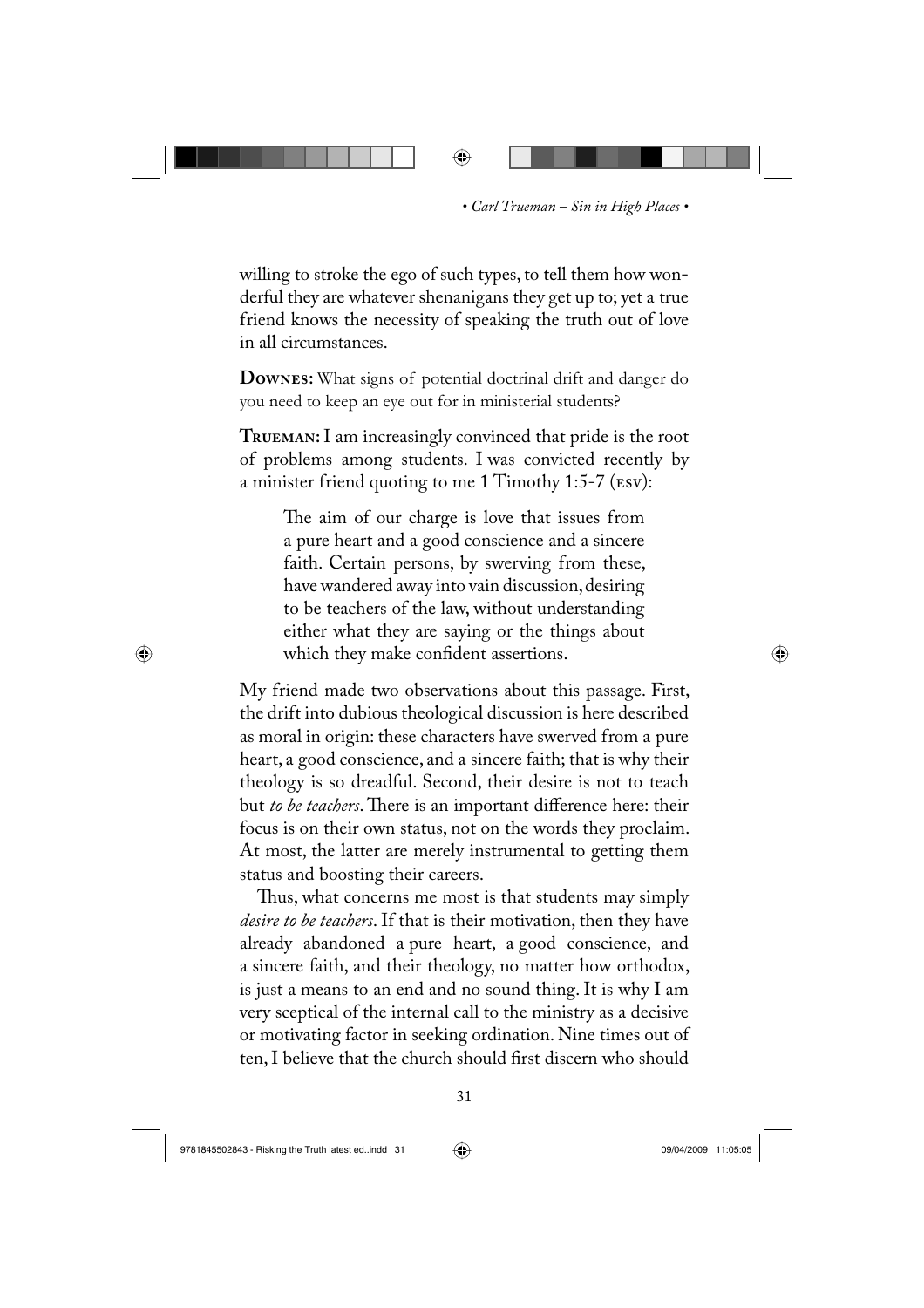

⊕

be considering the Christian ministry, not simply a rubberstamp act as a putative internal call which an individual may think he has.

Further, such students whose first desire is to be teachers are more likely to try to catch whatever is the latest trendy wave. Orthodoxy is always doomed to seem uncreative and pedestrian in the wider arena; if the aim is to be a teacher, to be the big shot, then it is more likely that orthodoxy will be less appealing in the long run – though there are those for whom orthodoxy too is simply a means to being a celebrity.

If a prideful desire to be a teacher, to be a somebody, is the fundamental problem, then one other aspect which is increasingly problematic is the whole phenomenon of the internet. Now anyone can put their views out for public consumption, without the usual processes of accountability, peer review, careful editing, timely reflection, etc., which is the norm in the scholarly world and has also been the tradition in the more theologically responsible parts of the Christian publishing industry. The internet has few quality controls and feeds narcissism. Again, I have a friend, a minister in a North American Presbyterian denomination who says that, as he reads many blogs, his overwhelming feeling is one of sadness as he sees men seriously undermining their future ministry through the venom they pour out on others. I think he is right.

Of course, all young theologians and aspiring church leaders say stupid and unpleasant things. I still blush about comments I made fifteen or twenty years ago which now seem arrogant and offensive, and certainly unworthy of a Christian. But for those of us who are older, the sins of our youth are thankfully now long vanished from the public sphere; yet such sins committed today can live on indefinitely in cyberspace. I shudder for those who have not yet grasped this basic fact and who say some frightful things on the internet which will come back to haunt them the very first time a church googles their name as part of doing routine background checks on a potential ministerial candidate. But more

32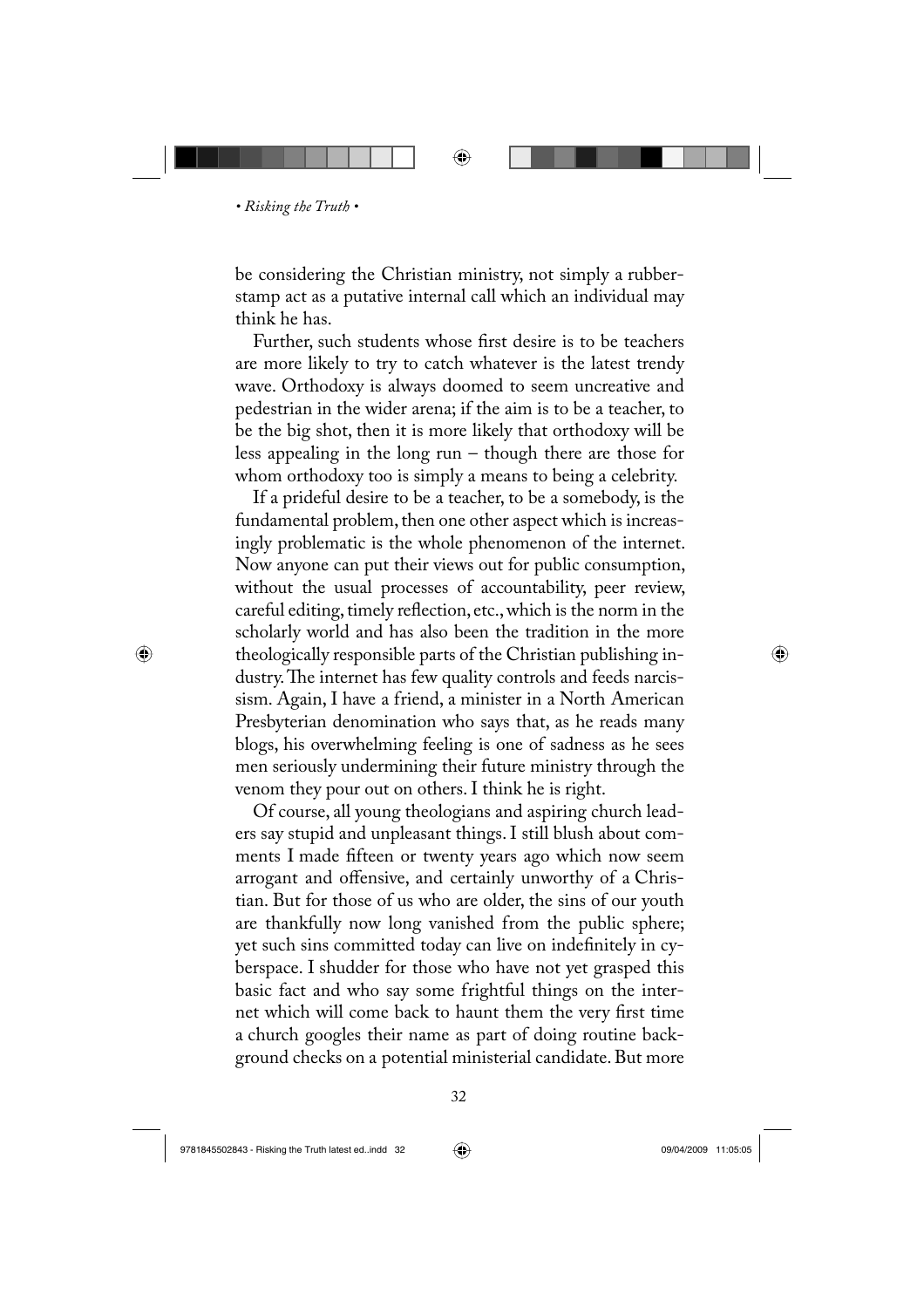

than that: I shudder at the kind of self-appointed arrogance among ministerial candidates and recently-minted graduates which the internet can foster and intensify.

Paul's words to Timothy seem prophetic in times such as ours. Students should cultivate pure hearts, good consciences, and a sincere faith. That way they will safeguard their theology from becoming idle speculation.

**Downes:** If theological poison flows from the professor, to the pastor, to the pew, how can this insidious effect be kept in check?

**Trueman:** As for professors, no system is ideal because a system is only as good as the people who make it possible; but I do believe seminaries should be accountable to a church. Now, I am a professor at an independent seminary, and I regard neither my position nor the Seminary's constitution as sinful or wrong, simply as potentially more problematic.

As we serve the church, so I think it makes more sense for us to be directly linked to the church. That has not been without its historical problems: arguably the church link is what pulled Princeton down – one reason why J. Gresham Machen determined that Westminster should be independent; but on the whole it strikes me as better. Failing that link, I am increasingly persuaded that those who train men for the ministry should be officers of the church. That at least preserves ecclesiastical accountability through the status of individual professors.

As for pastors, I was once a Baptist but am now a convinced confessional Presbyterian, and the single most significant matter which made me make this shift was the issue of ministerial accountability to a clear and coherent confessional position, with an appropriate ecclesiastical structure to regulate this. The existence of presbyteries should, in theory at least, allow for the careful monitoring and evaluation of what is being taught from denominational pulpits. Of course, as noted above, the effectiveness of the system is only as good as the men who are part of it, but I do believe the

 $\bigoplus$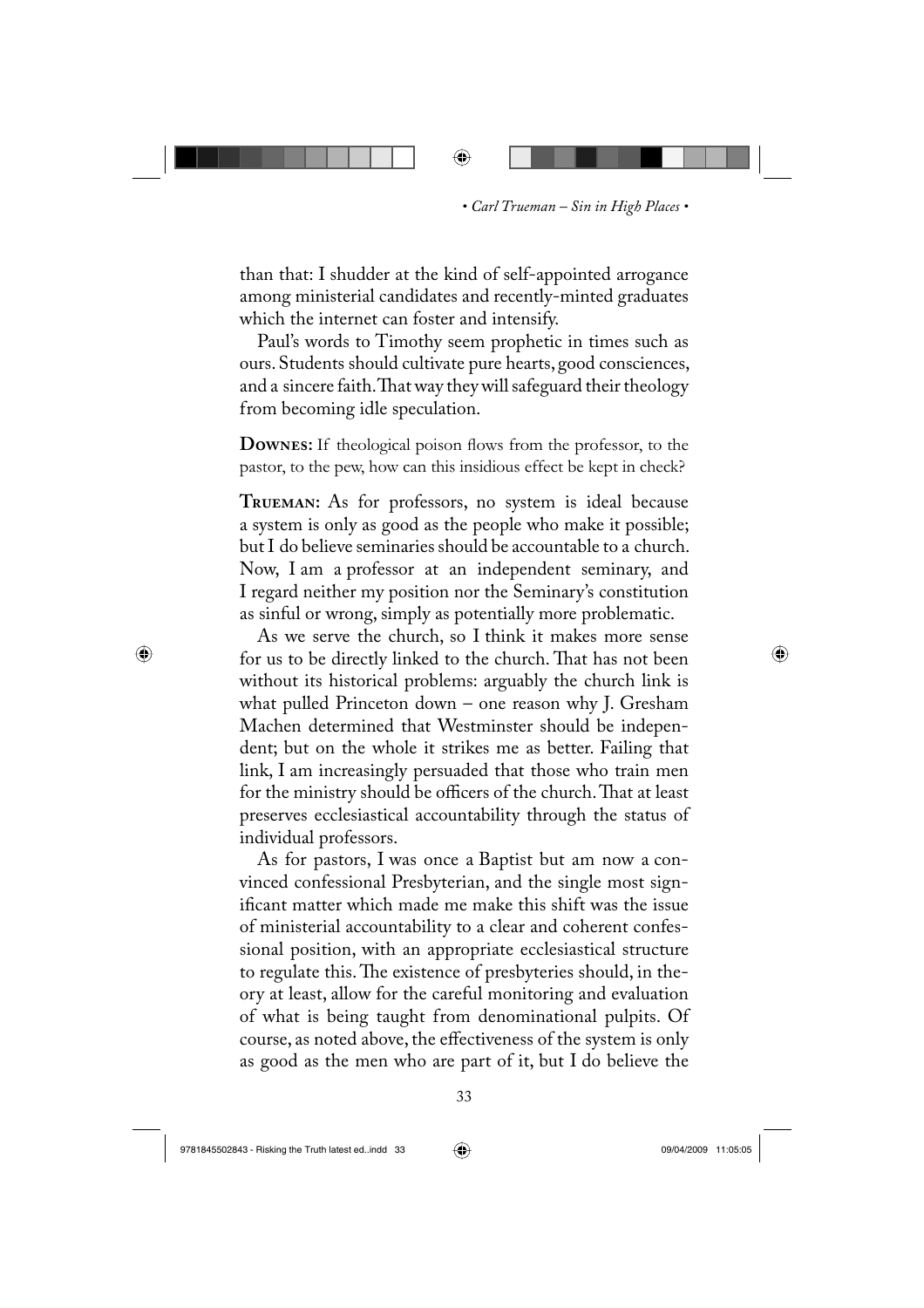

*<sup>•</sup> Risking the Truth •*

 $\bigoplus$ 

presbyterian form of government comes closest to what is described in the New Testament and thus is the best system there is.

As for the people, I am impressed by the seventeenth-century practice of catechizing during house-to-house visitation as a means of reinforcing what is preached from the pulpit and monitoring the penetration of the preaching into the hearts and minds of individual believers. Now, I am not sure that going from door to door, hammering on about the Shorter Catechism is necessarily the right way to go (though there are many worse things that could be done); but it seems to me that, if this particular practice is now not appropriate, the need of the hour is to find the modern-day equivalent in order to make sure that the great gospel truths and duties contained in the Word of God are clearly grasped by every believer.

**Downes:** You once described the contribution of liberalism to the church as 'emptying pews and lives.' How did such a destructive movement succeed in capturing the churches?

**Trueman:** At a theoretical level, easy: the truth will always be opposed; falsehood will always prove more attractive in the long run to the unregenerate human heart. Of course, the path of liberalism was different in different nations and denominations since particular cultural, economic, social and political factors determined how the battle between truth and falsehood played out; but the basic moral dynamic is universal.

I do think that the culture of evangelicalism itself has often not helped. Belief in the truth is always difficult  $$ doctrinally and morally. We believe not because we find it easy or straightforward but because we are commanded so to do. Yet evangelical culture often fails to acknowledge the level of struggle involved in being orthodox and thus creates unrealistic expectations for the Christian life.

Berkouwer says of Herman Bavinck (perhaps the outstanding Reformed theologian of the last two hundred years) that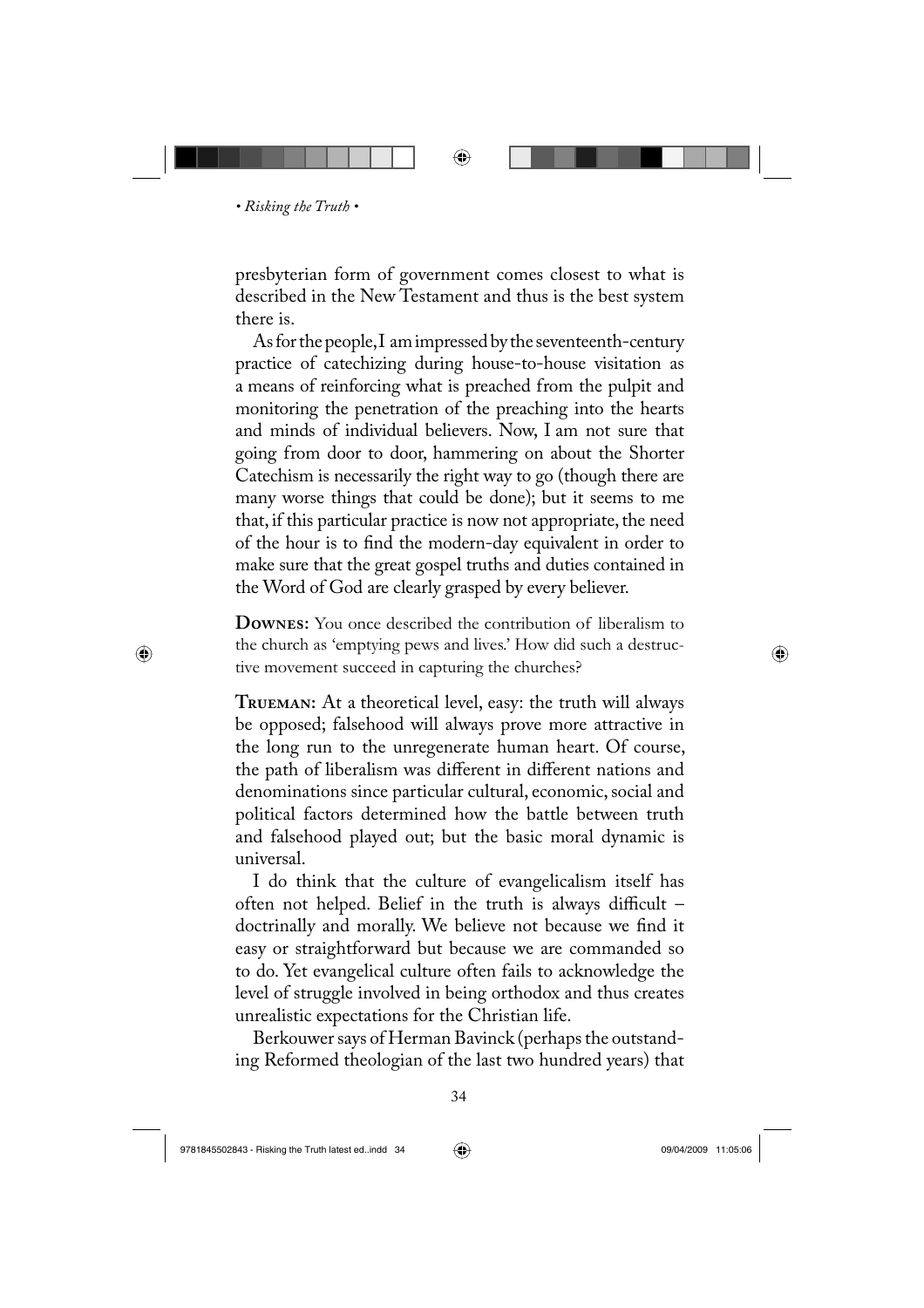

the people who most angered him were those who believed exactly what he did himself, but who failed to see the problems and difficulties, the sheer struggle, involved in so doing. I carried a copy of that anecdote in my wallet for many years as I worked in university departments where my faith was constantly under challenge from friends and colleagues as a reminder that the intellectual struggles I felt were precisely to be expected in the normal Christian life; but that I had to continue to believe not because it was easy or pain-free but because of God's revealed command so to do.

The pastoral significance of this is that too often we fail to present orthodoxy as such a struggle, giving people unrealistic expectations and the false alternatives of believing easily or believing nothing at all. That is a cruel dilemma to place before people, and one that must in practice ultimately favor the 'believe nothing' option for as soon as a struggle arises, the believer has nowhere to go.

**Downes:** In your estimation are there contemporary moods and movements that could have the same effect on the church as liberalism did?

**Trueman:** Of course. For example, the pop-appropriation of some of the sillier excesses of postmodernism by numerous writers seems to be little more than the old liberalism *redivivus*: God is silenced, His demands on human beings are rendered equivocal, theology becomes the solipsistic musings of human beings, albeit refracted through communitarian views of language as opposed to the Kantian categories of the individual self-consciousness of the old-style liberalism.

I am also concerned at the loss of the sense of God's holiness in much that passes for theological reflection. Ideas of eternal significance are batted around like ping-pong balls. The awesome holiness of God should act as a control on speculation; yet there is little evidence of that in the contemporary scene. Again, the difficulty of belief is perhaps relevant here: if you find it easy to talk of God's holiness or

 $\bigoplus$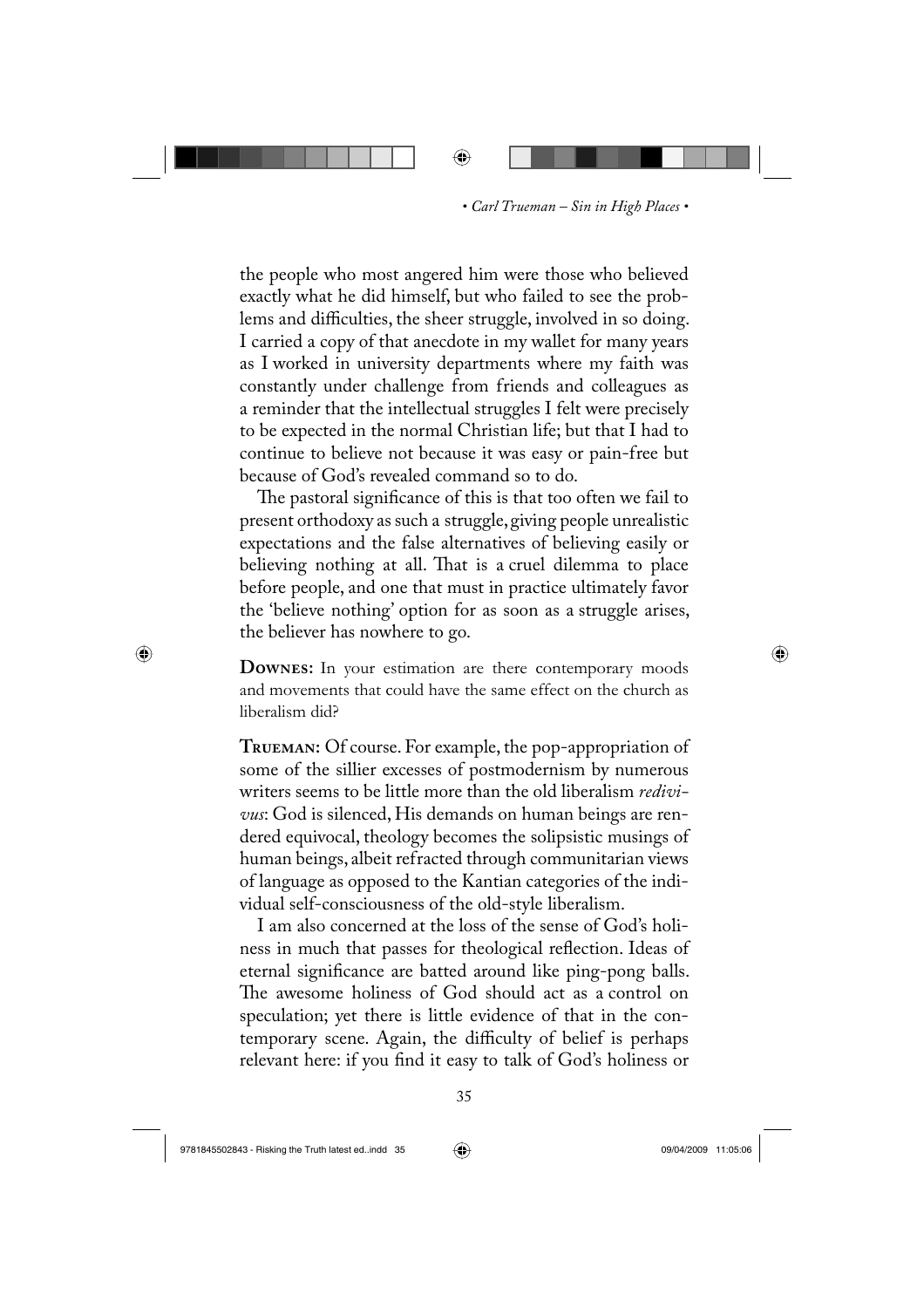

⊕

His wrath, then maybe you have never really wrestled with these doctrines. Barth's comment that all theology should be doxology is surely pertinent here.

**Downes:** The accusation has been made that evangelicals in the second half of the twentieth century went after recognition and prestige in the academy like Gadarene swine. As someone who previously taught at two British universities were you tempted to follow this trend? How did you resist?

**Trueman:** No. Being sinlessly perfect I can honestly say I never felt that temptation but have always worked solely for the glory of God and the benefit of others. Come on, Martin, of course I did. All fallen human beings are narcissists at heart; we all want recognition, whether on the sporting field or in the workplace. I guess I am in the fortunate position, as a historian, of being able to have my cake and eat it: the scholarly guild within which I work has little interest in my theological commitments, and I can believe mad stuff like the Westminster Standards without my scholarly peers regarding that as anything other than an eccentric aberration.

Were I in systematic theology or ethics or one of the biblical fields, it would be much harder to be both a respected member of the academy and a confessional Christian. Of course, evangelicals working in those areas knew what they were getting into, so this should not surprise them; but I do think we need to pray for and support such colleagues who face unique and brutal challenges to their faith almost every day of their lives and who may well have to make a key choice between acceptance by the guild and fidelity to God's Word.

Having said that, I do think there is a distinction to be made between academic integrity and academic respectability. The failure to distinguish these two  $-$  and to fall into line with the scholarly guilds who determine the former on the basis of the latter – is problematic; and I do not think that evangelicals have thought critically enough about the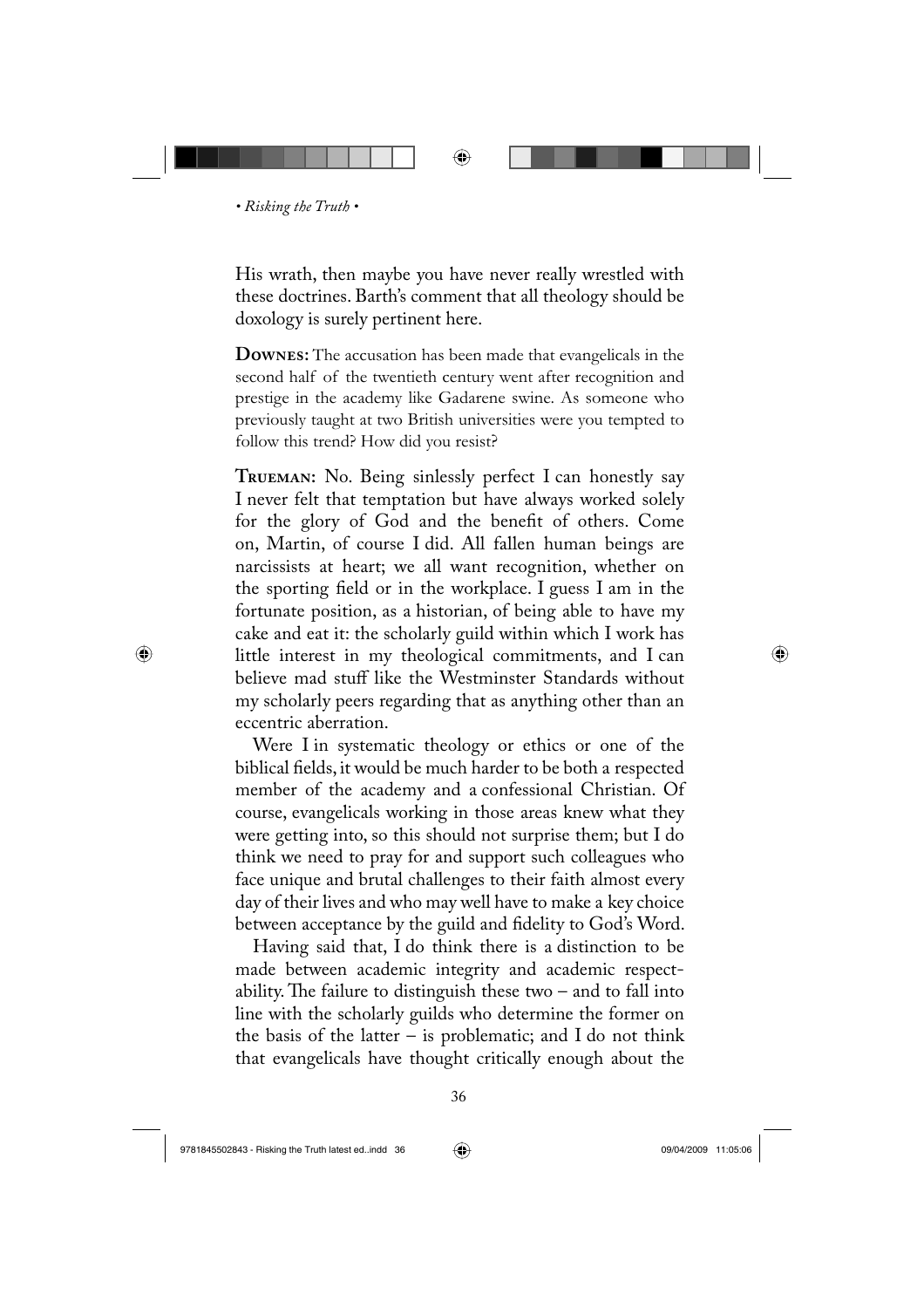



very structure of scholarly guilds and discourse in a way that allows them to make this distinction in as useful and practical a way as they should. As soon as I hear the phrase 'but no biblical scholar believes that anymore' my antennae go up; that's not an argument, that's a rhetorical 'consent of the nations' ploy, whatever the merits of the particular case in point. The desire to be thought well of by all is seductive; and evangelical success in the academy needs to be assessed not in terms of who is invited to speak on which scholarly platform, but who has remained faithful to God's Word, despite all the pressure to do otherwise.

**Downes:** Why have evangelicals reduced the great Protestant confessions down to minimal statements?

**Trueman:** Because evangelicalism, as a transdenominational, parachurch movement, needs to sideline great swathes of the faith in order to hold the alliance together. That is not a bad thing in itself. I identify myself as an evangelical and am very happy to be in common cause with brothers and sisters from other denominations who share basic commitments to the gospel. Such parachurch alliances are important in presenting a popular front for the gospel in the current climate.

Popular front evangelicalism only becomes a problem when, with its minimal doctrinal basis, it comes to be normative for how we actually understand Christianity and thus to impact how we understand the church. Then we find ourselves in a situation where tail wags dog, so to speak, where the identity of the church is shaped not by her own confession but by the exigencies of the evangelical world, where key theological issues such as divine sovereignty, baptism, and the Lord's Supper are marginalized. Wherever we come down on these issues, Scripture does teach about them; and we have no right to make them merely negotiable matters of indifference in the church. At the ecclesiastical level, I would rather do business with a convinced Arminian or Baptist who knows that the Bible's teaching

 $\bigoplus$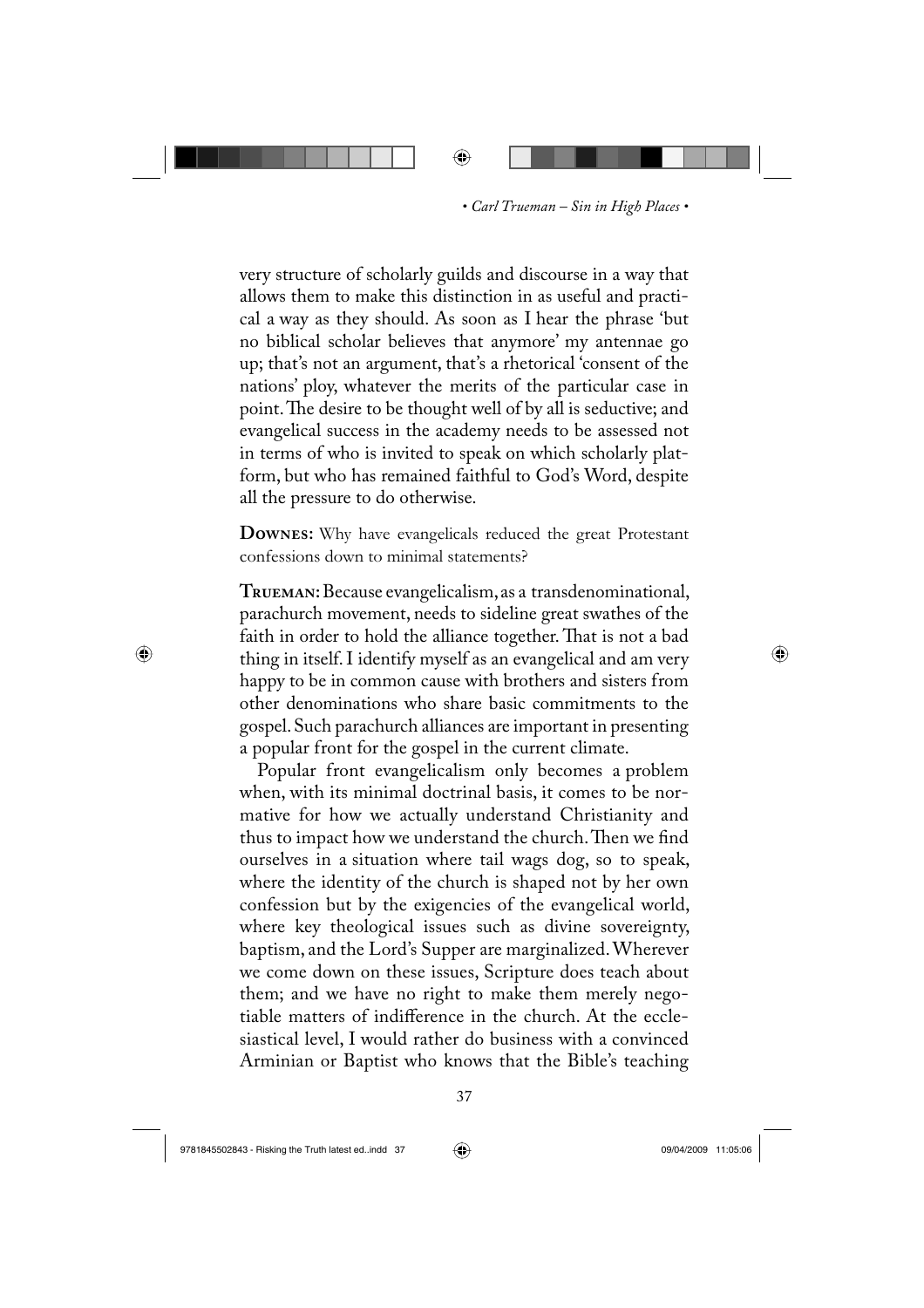

 $\bigoplus$ 

on the pertinent issues are important, than with someone who thinks it is all a bit unclear and not that vital anyway.

The long-term impact of abandoning the historic confessions and catechisms is wide-ranging. You stand to lose much historical identity and sense of continuity with the past. With no catechisms and confessions of any depth, you have few resources left in the face of a rising tide of theological illiteracy which leaves the way open for all manner of weird and wonderful stuff to fill the resulting vacuum. You can end up simply replacing them with doctrinal statements which, through their very minimal nature are inherently unstable. And you might find you have a theology which is unsatisfying and ultimately of little use in providing a base from which to address many of the great issues of life.

None of this is to invest historic confessions and catechisms with the authority proper to Scripture alone; but it is to point to them as serious ecclesiastical and historical attempts to wrestle with the great themes of Scripture. If you wish to abandon them, you are free to do so; but unless you can find something which does the job equally well, in just as comprehensive and catholic a fashion, you might want to think twice before you throw them away.

**Downes:** One increasingly gets the impression that evangelicals are at a crossroads. There are plenty of voices urging them to go back to an 'ancient-future' faith, some are turning to Rome or Constantinople. Why should they go to Geneva instead?

**Trueman:** Because Geneva, or Reformed Orthodoxy, as the project was originally conceived, offers precisely an ancientfuture faith. The great works of Reformed Orthodoxy and the impressive catechisms and confessions of the sixteenth century are all built upon positive reception of the ancient creeds and even the best of medieval theology.

If I have made any contribution to the understanding of Reformed Orthodoxy, it is this: the Reformed faith at its best is a brilliant and catholic articulation of the Christian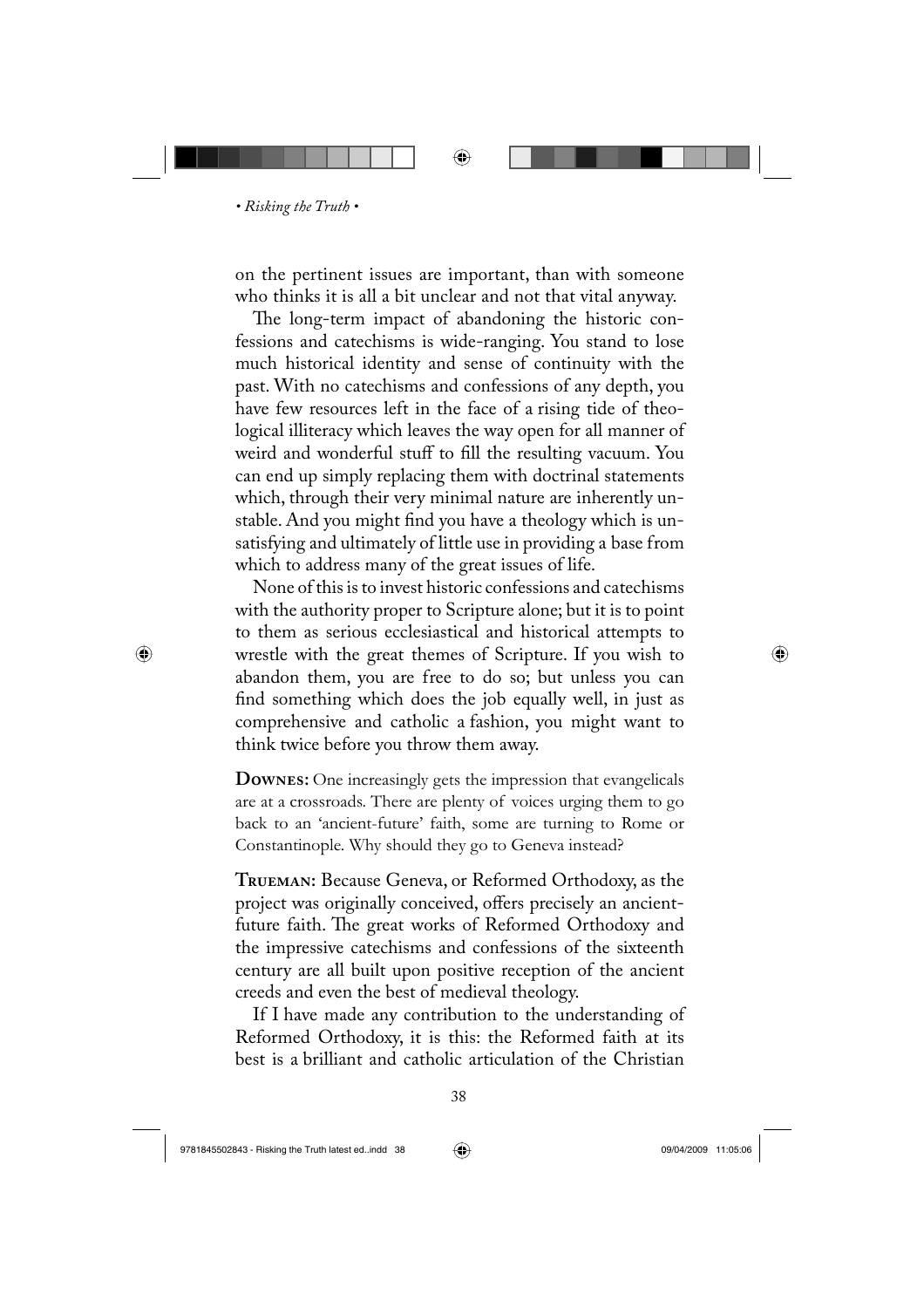



faith, as developed in the ancient church and Middle Ages, and then refracted though the necessary corrections made by Protestant exegetes and theologians in the sixteenth and seventeenth centuries. Only as the notion of 'Scripture alone' has been wrested from context and come to be understood as 'we only need to read the Bible' has this catholic and historic dimension been lost. This has then been compounded by the abandonment of the great creeds, confessions and catechisms in our church practice. Reformed Orthodoxy gives you the best of the Christian creedal tradition, combined with vital Protestant insights such as justification by grace through faith, and the centrality of assurance to Christian experience.

The loss of historical rootedness and identity which evangelicalism seems to have experienced has left us vulnerable to the attractions of Rome and Constantinople; but it does not have to be that way. Evangelicalism has sold its birthright; we should reclaim it before it is too late.

**Downes:** Tertullian regarded Pagan philosophy as the parent and instigator of heresy. A good case could be made that many heresies are in substance based on human philosophy but are dressed up in Christian language. Is this true? Do we see contemporary examples of this?

**Trueman:** To an extent, though I am always a little concerned that such sound-bites as those of Tertullian can take on a life of their own. All theology is to some extent parasitic upon the philosophical vocabulary of the traditionary context within which it is articulated; and the mere presence of, say, Greek philosophical terms and logic in a theological statement do not indicate that the statement is necessarily an unholy synthesis of Jerusalem and Athens.

I am more attracted to Cardinal Newman's statement that every heresy was actually a Christian truth pushed too far and to the exclusion of other truths. Thus, Arianism was in origin an attempt to defend the transcendence of God the Father in a way that ultimately prevented a biblical understanding of

 $\bigoplus$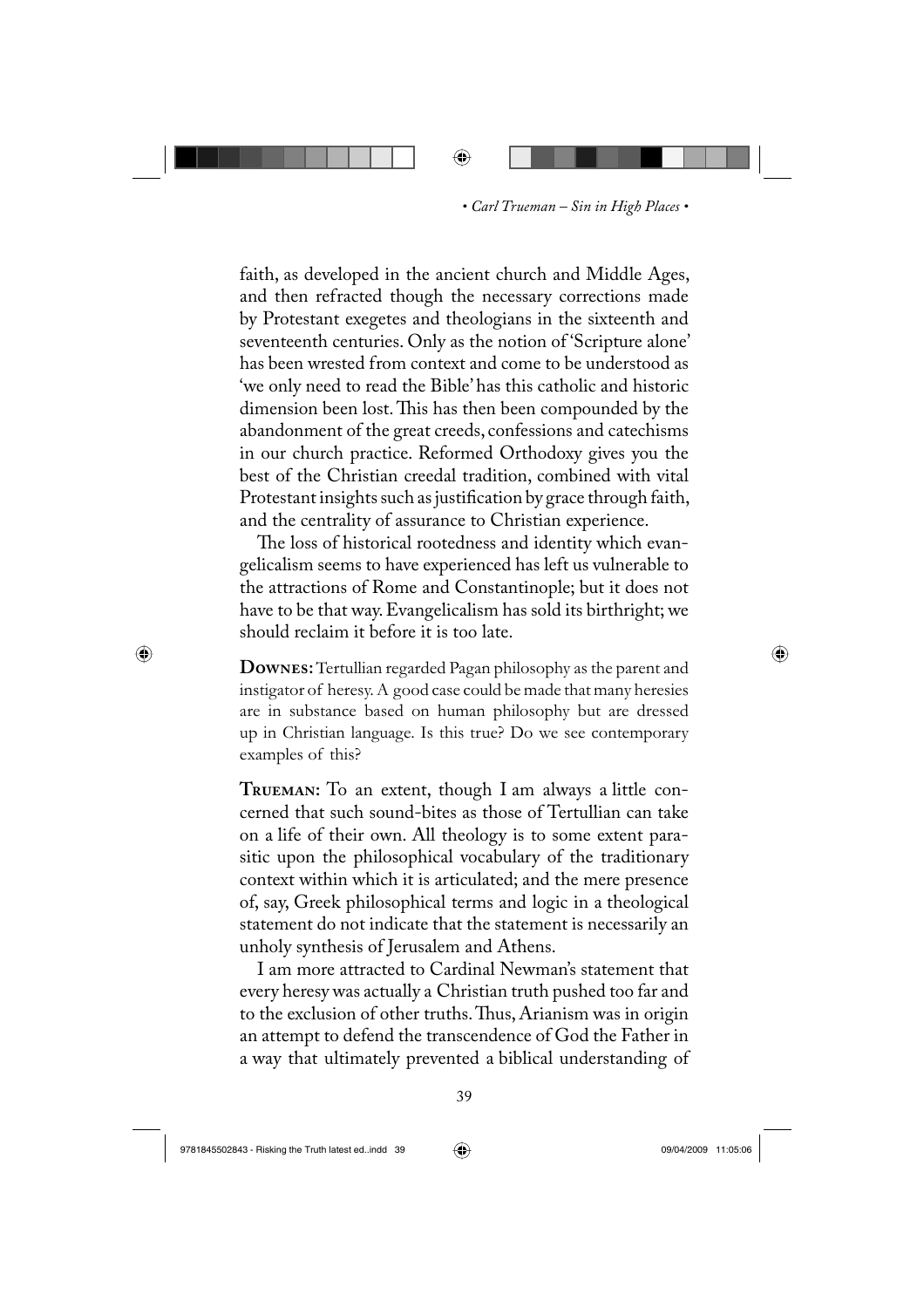

 $\bigoplus$ 

the Son. Modalism emphasized divine unity at the expense of divine threeness. Ebionitism emphasized Christ's humanity in a way that precluded a biblical account of His divinity. Etc. etc. The key is always biblical balance, allowing God's revelation to check our speculations.

As to contemporary examples: open theism is an attempt to underscore human moral responsibility and to distance God from sin; but this is done at the expense of God's sovereignty; prosperity teaching is an attempt to emphasize the importance of praying to a God who wants the best for His people, but in a way that conflates human aspirations with God's purposes. These are just two examples; there are plenty of others.

**Downes:** When a denomination or Christian organization falls into serious theological error does history give us any encouragement that the situation can be retrieved?

**TRUEMAN:** Not much. There is the remarkable turnaround in the Southern Baptist Convention over recent decades, symbolized more than anything else by the conservative takeover of the Southern Baptist Seminary in Louisville under the presidency of Dr Albert Mohler. That is impressive but I would guess there are structures in place within the organization that helped facilitate the move.

Beyond that, however, the picture is not so good. The Anglican evangelical approach of operating at a local level has certainly had an impact in individual parishes, and has led to some great church-planting developments, but has failed to shift the larger denomination in a more faithful direction, at least in Britain. When it is big news that a bishop defends the resurrection, we should rightly rejoice; but we should also realize that the overall doctrinal bar must be set pretty low when adherence to such a basic doctrine by a church leader is newsworthy. The Church of Scotland is no better. Encouragements at local level, but no real headway in the presbyteries or in ministerial training, where gains are only